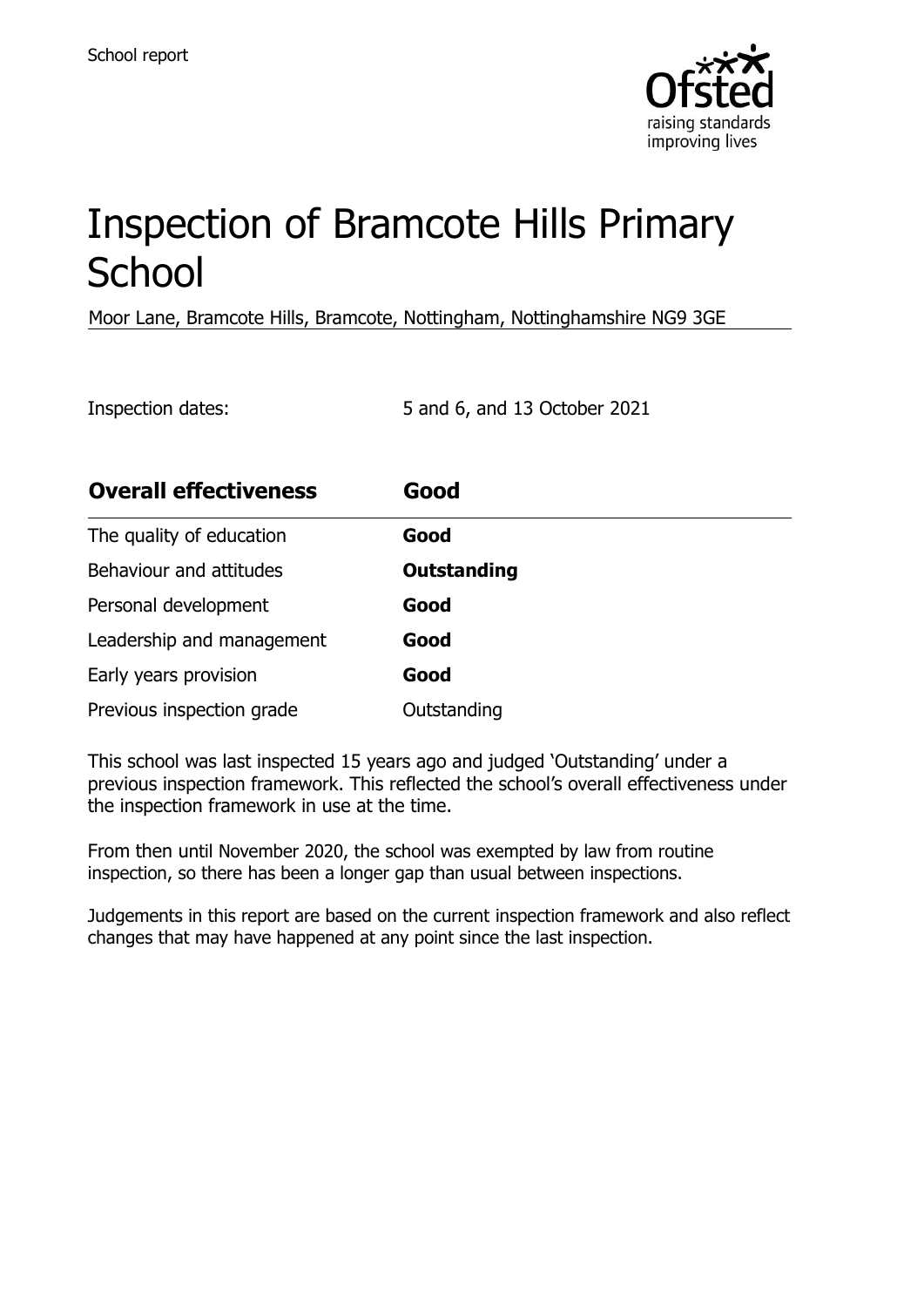

#### **What is it like to attend this school?**

Pupils are proud of their school. They describe lessons as 'fun and interesting'. Pupils of all ages respond diligently to teachers' high expectations. The atmosphere around school is happy, calm and productive.

Pupils understand that bullying is wrong. They say they feel safe because bullying rarely occurs, and they trust adults to look after them. Parents praised leaders' quick responses to any concerns.

Behaviour in lessons and around school is impressive. Pupils in all year groups have highly positive attitudes to learning. They understand and follow the 'three Rs' code of responsibilities, rights and rules. Pupils are kind and respectful to each other and to adults.

Staff encourage pupils to take on roles such as school council members, reading ambassadors and 'eco reps'. Pupils rise to these challenges with enthusiasm. They help to look after their school environment, for example by planting bulbs and removing litter. They enjoy organising books in the reading areas.

Pupils are keen, thoughtful learners. For example, they could recall key information from a history topic about Ancient Egypt and knew the importance of the River Nile. Pupils can readily apply what they already know to help learn new concepts.

#### **What does the school do well and what does it need to do better?**

Leaders have recently completed their work to revise the school's curriculum in all subjects. Following a period of research and consultation, they have constructed an ambitious curriculum that sets out precisely what pupils should know, and when, as they journey through the school. Leaders have ensured that there is a consistent approach across all subjects. In reviewing the curriculum, leaders were also keen to ensure that it reflects the school's context and pupils' needs. To that end, they have specified aspects of the curriculum to be studied in more depth, according to pupils' interests and experiences.

Some planned staff training has been delayed because of COVID-19 restrictions, for instance in art and computing. Leaders intend to resume these aspects of training and staff development as soon as possible.

Staff have begun to teach the revised curriculum from September 2021. As the year progresses, they plan to check how well pupils know and remember what they have been taught.

The mathematics curriculum is well planned. Staff consistently encourage pupils to apply what they already know about key concepts. For example, pupils in Year 5 said they felt confident about tackling division because they could link it to previous lessons about multiplication.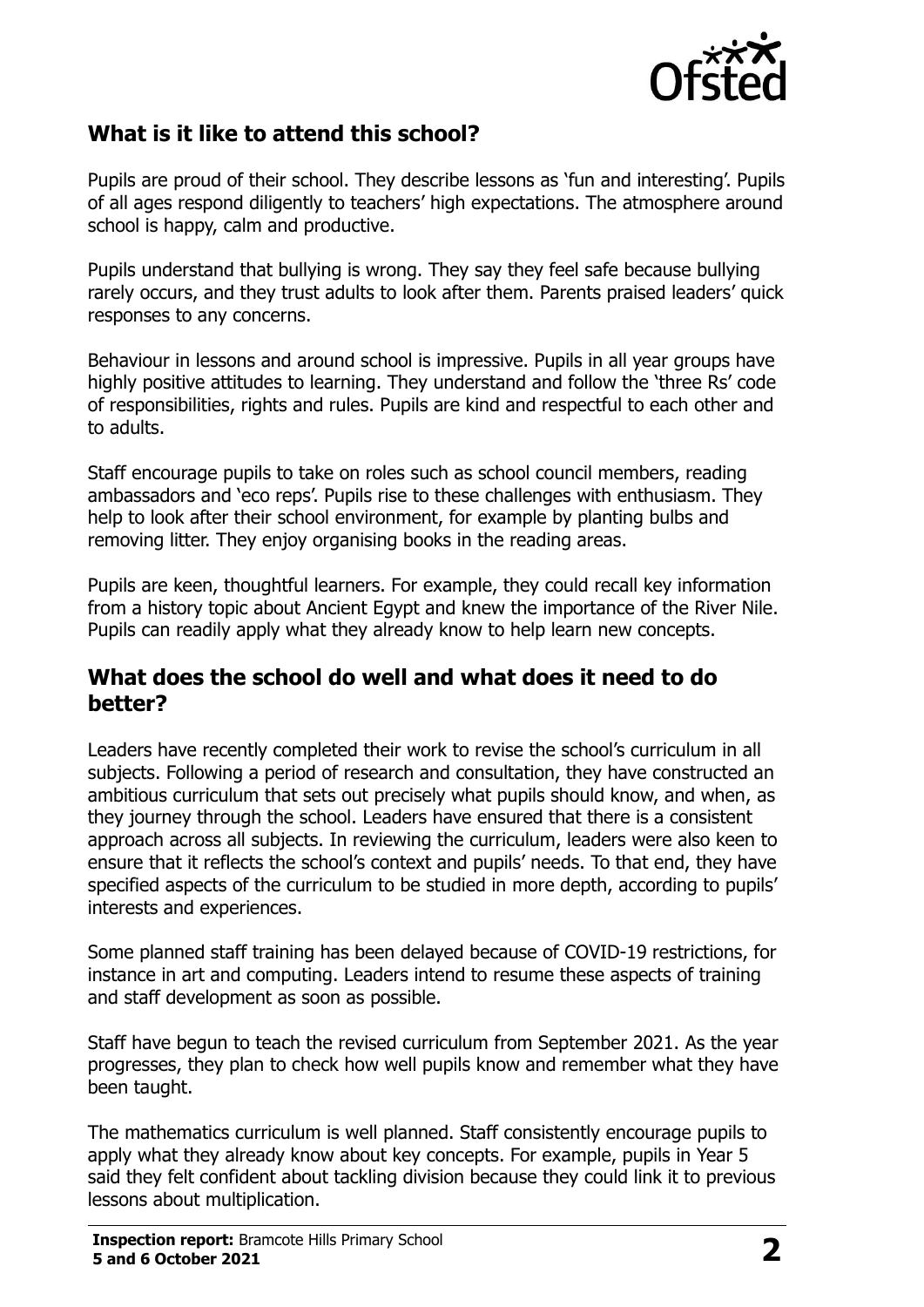

Leaders foster a love of reading throughout the school. In all classes, pupils can choose from the '100 books to read'. Staff have carefully selected these books to reflect diverse styles and subject matter. Class reading areas are inviting spaces for pupils to enjoy books. Pupils who are in the early stages of learning to read are given books that match their phonics knowledge. They begin to learn phonics as soon as they join the school. Pupils develop well as confident readers.

Pupils with special educational needs and/or disabilities (SEND) receive good support. Staff adapt the curriculum to take account of these pupils' needs, in consultation with parents. Pupils with SEND are fully included in the life of the school, for example by accessing extra-curricular clubs and educational visits.

Children in the early years settle quickly to routines. They listen attentively to adults and take part in activities, demonstrating high levels of focus and concentration. Staff provide well-planned activities to promote early reading and mathematics, both indoors and in the outside area. Children develop language skills through activities such as visiting the 'curiosity table' and working excitedly together to dig seeds out of a pumpkin. Staff foster positive relationships that enable children to thrive.

Pupils' behaviour is excellent. They show consistently positive attitudes to learning. Pupils understand the meaning and importance of respect. This is reflected in the very strong relationships that exist between pupils and adults. Pupils go out of their way to help one another, including supporting pupils with SEND.

Leaders and staff promote pupils' personal development well. Pupils spoke about the importance of values such as democracy. They appreciate celebrating a range of faiths and cultures. This enables them to develop as thoughtful young citizens.

Governors are mindful of the pressures on leaders' and staff workload and wellbeing. Staff say that they appreciate how leaders regularly enquire about their wellbeing and offer support or give them extra time to complete tasks.

#### **Safeguarding**

The arrangements for safeguarding are effective.

Leaders have instilled the importance of safeguarding being 'everybody's business'. Staff are alert to any concerns that arise, however minor, and report these immediately to senior leaders. Records show that concerns are followed up and that leaders take the necessary actions to ensure that pupils are safe. All staff receive regular training on a range of safeguarding issues. They work proactively with a range of external agencies, such as social care, counsellors and a local family support group. There is a strong system for recording and following up pupil absences, so that leaders know that pupils are safe when they are not in school.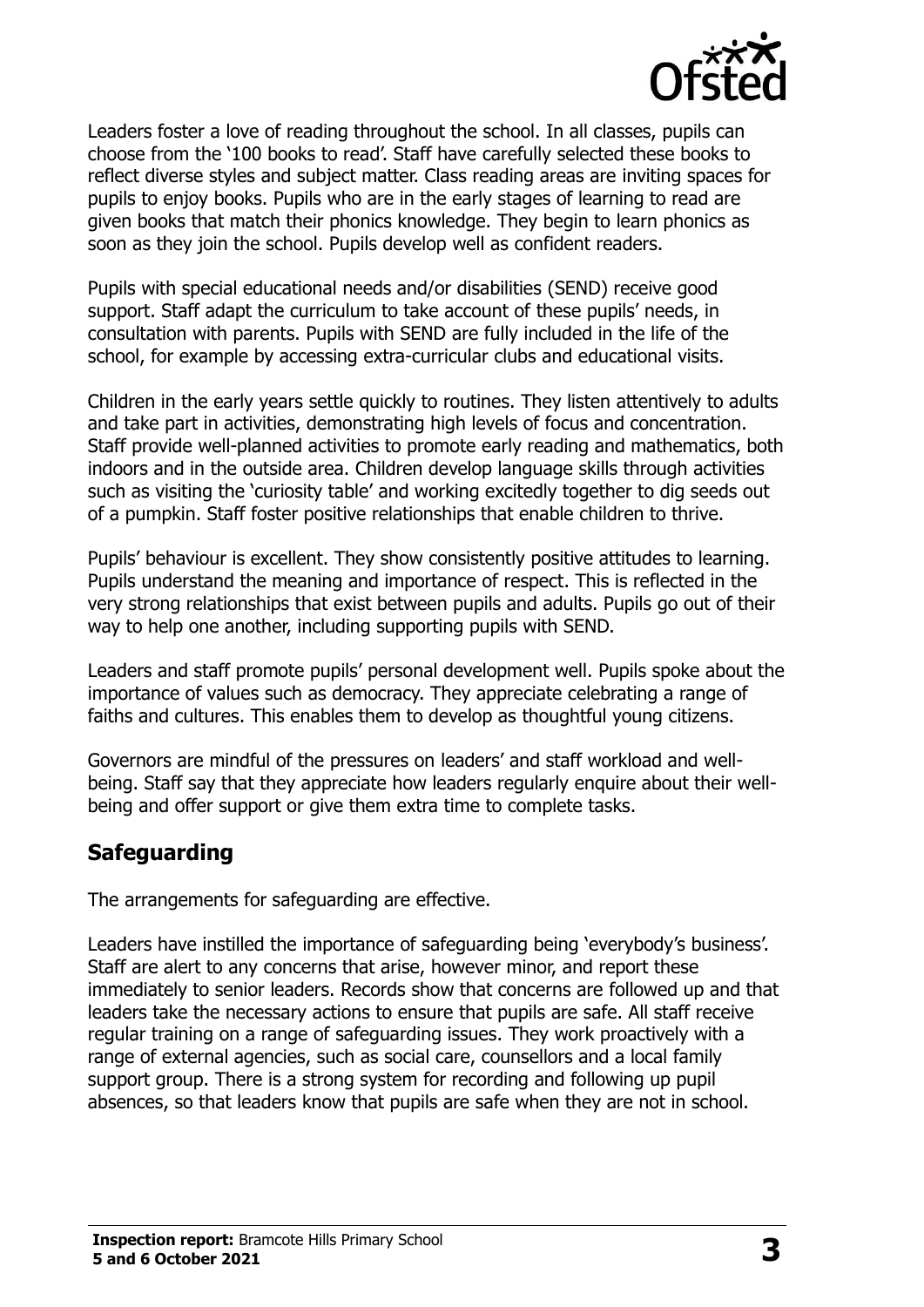

# **What does the school need to do to improve?**

#### **(Information for the school and appropriate authority)**

■ Leaders have rewritten the curriculum to set out precisely what pupils should know, and when, in all year groups and in all subjects. Staff have begun to implement the revised curriculum from September 2021. Leaders have not yet been able to measure the impact of the revised curriculum on pupils' ability to know and remember more over time. Leaders should ensure that the revised curriculum enables pupils to develop secure knowledge and skills in all subjects.

#### **How can I feed back my views?**

You can use [Ofsted Parent View](http://parentview.ofsted.gov.uk/) to give Ofsted your opinion on your child's school, or to find out what other parents and carers think. We use information from Ofsted Parent View when deciding which schools to inspect, when to inspect them and as part of their inspection.

The Department for Education has further quidance on how to complain about a school.

If you are the school and you are not happy with the inspection or the report, you can [complain to Ofsted.](http://www.gov.uk/complain-ofsted-report)

# **Further information**

You can search for [published performance information](http://www.compare-school-performance.service.gov.uk/) about the school.

In the report, '[disadvantaged pupils](http://www.gov.uk/guidance/pupil-premium-information-for-schools-and-alternative-provision-settings)' refers to those pupils who attract government pupil premium funding: pupils claiming free school meals at any point in the last six years and pupils in care or who left care through adoption or another formal route.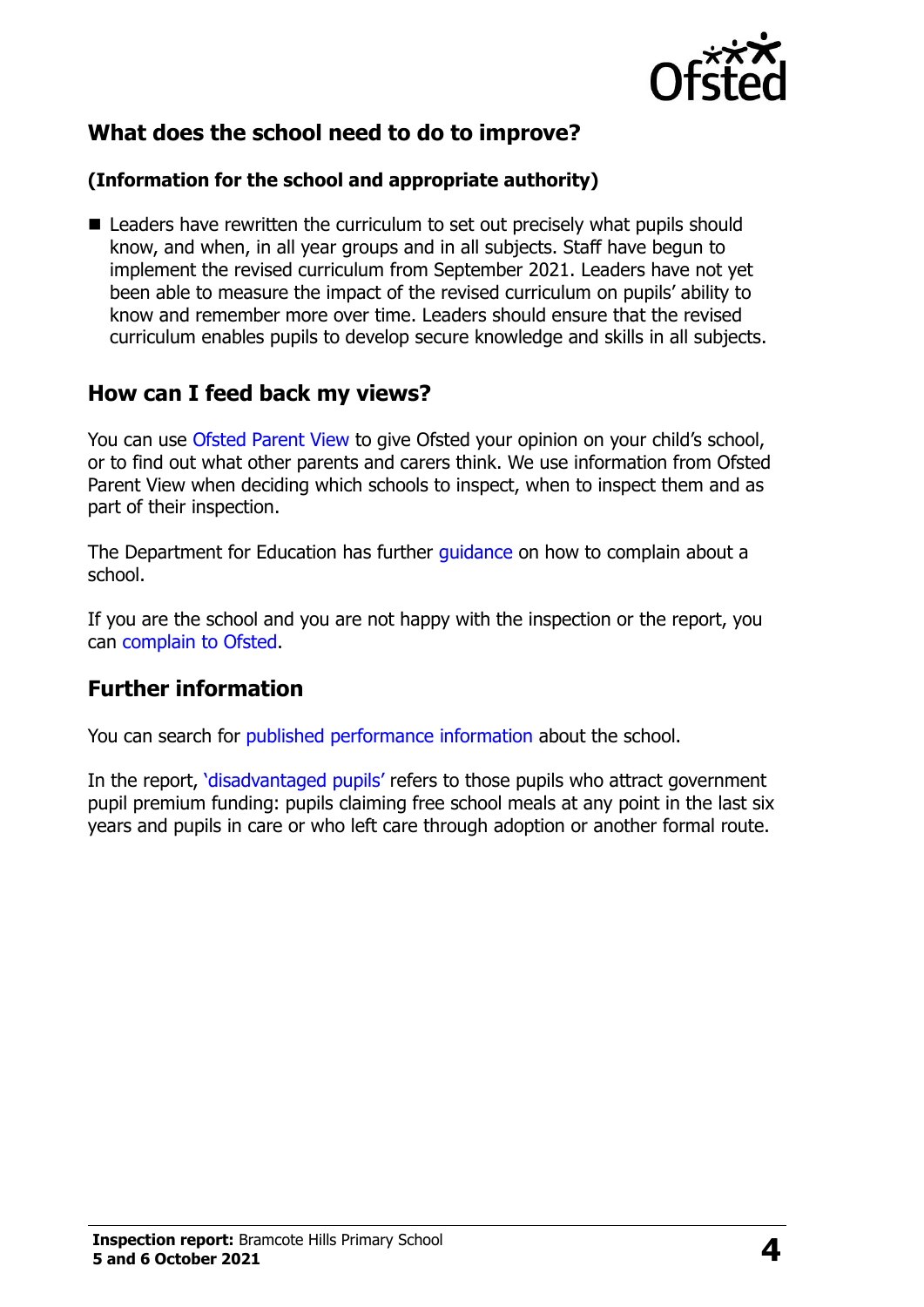

### **School details**

| Unique reference number             | 122536                         |
|-------------------------------------|--------------------------------|
| <b>Local authority</b>              | Nottinghamshire County Council |
| <b>Inspection number</b>            | 10199299                       |
| <b>Type of school</b>               | Primary                        |
| <b>School category</b>              | Maintained                     |
| Age range of pupils                 | 4 to 11                        |
| <b>Gender of pupils</b>             | Mixed                          |
| Number of pupils on the school roll | 412                            |
| <b>Appropriate authority</b>        | The governing body             |
| <b>Chair of governing body</b>      | Kirsten Rawson                 |
| <b>Headteacher</b>                  | Pete Taylor                    |
| Website                             | www.bramcotehills.org          |
| Date of previous inspection         | 10 October 2006                |

# **Information about this school**

■ The headteacher was appointed in April 2016.

#### **Information about this inspection**

The inspectors carried out this inspection under section 5 of the Education Act 2005.

- This was the first routine inspection the school received since the COVID-19 pandemic began. Inspectors discussed the impact of the pandemic with school leaders and have taken that into account in their evaluation.
- An initial inspection took place on 5 and 6 October 2021. The lead inspector undertook a further visit on 13 October to gather additional evidence.
- Inspectors met with the headteacher, the deputy headteacher, curriculum leaders and the special educational needs coordinators.
- The lead inspector met with a group of governors.
- Inspectors carried out deep dives in these subjects: early reading, mathematics, art and history. For each deep dive, inspectors met with subject leaders, looked at curriculum plans, visited a sample of lessons, spoke to teachers, spoke to some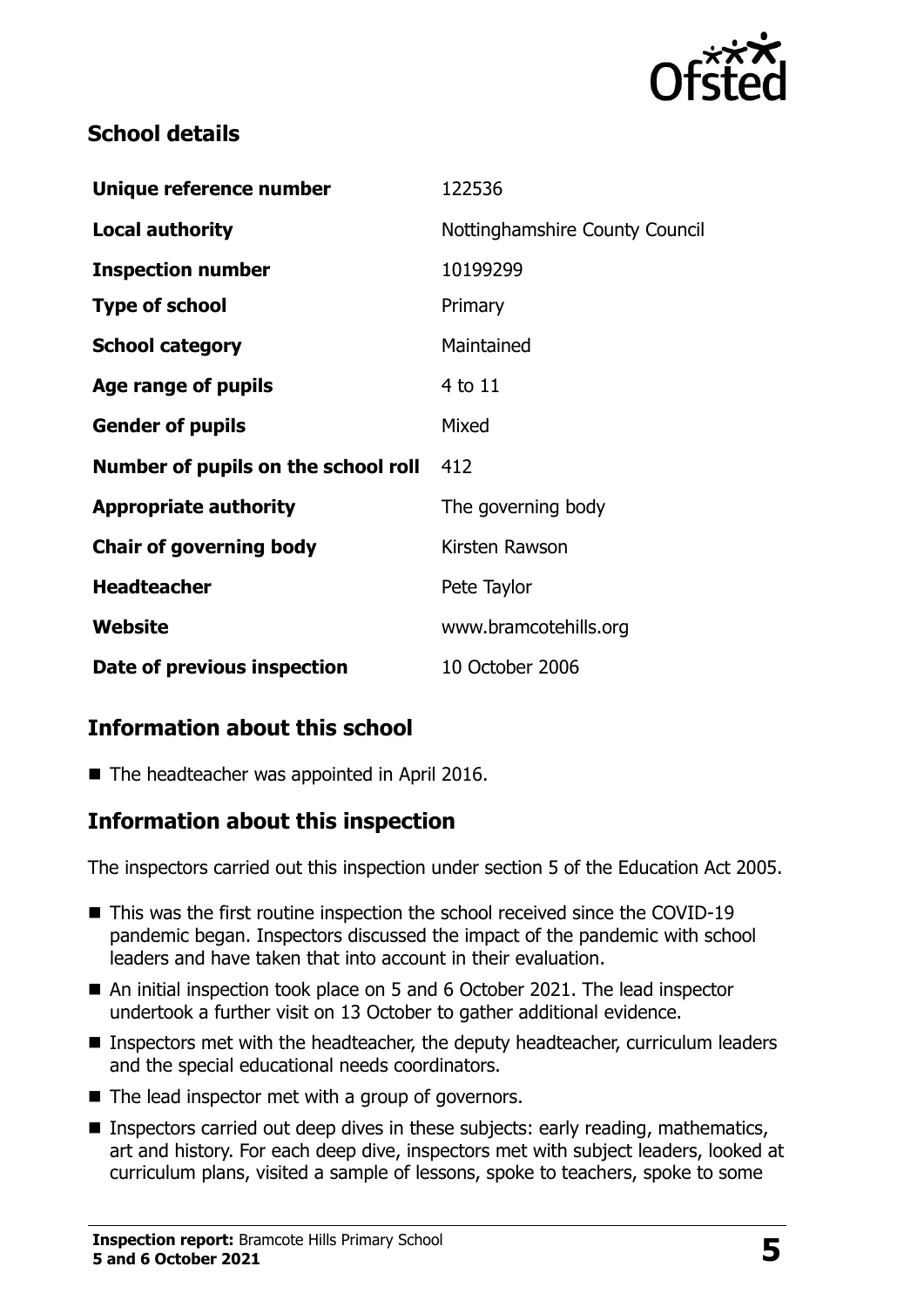

pupils about their learning and looked at samples of pupils' work. An inspector observed pupils reading to a familiar adult.

- Inspectors also looked at curriculum plans, looked at pupils' work and visited lessons in a range of other subjects.
- Inspectors evaluated the effectiveness of safeguarding by reviewing the school's record of pre-employment checks and other documents, and by holding discussions with leaders, staff and pupils.
- Inspectors carried out a range of activities to evaluate pupils' behaviour and attitudes and how well the school promotes pupils' personal development.
- $\blacksquare$  Inspectors evaluated the quality of the provision for pupils in the early years foundation stage by visiting this area of the school and speaking to staff and children.

#### **Inspection team**

| Christine Watkins, lead inspector | Her Majesty's Inspector |
|-----------------------------------|-------------------------|
| Caroline Evans                    | Ofsted Inspector        |
| Ann Davey                         | Ofsted Inspector        |
| Karen Slack                       | Ofsted Inspector        |